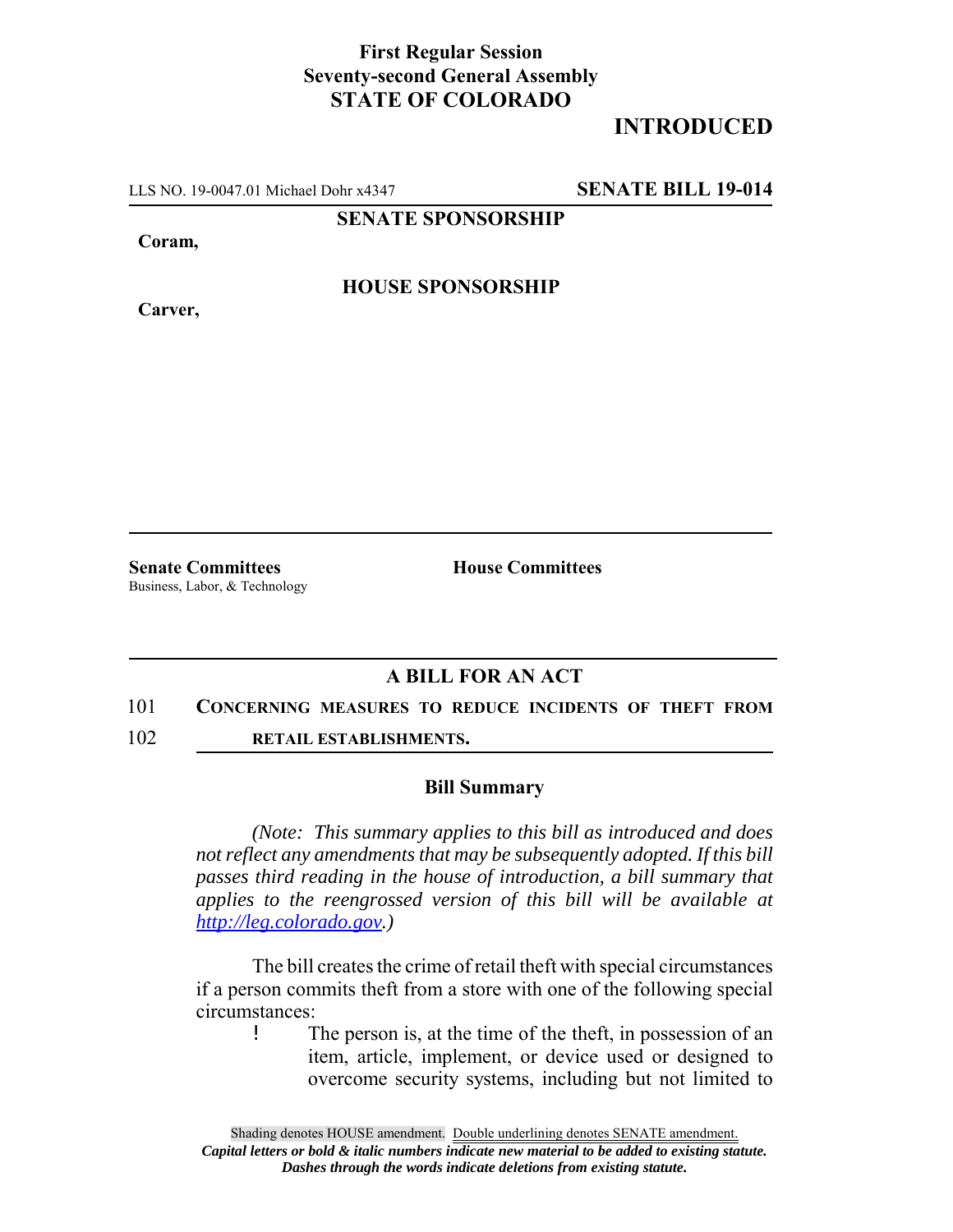lined bags or tag removers, under circumstances indicating an intent to use or employ the item, article, implement, or device for such purposes; or

! To facilitate the theft, the person utilizes an organized effort of multiple persons to remove items from the store with the intent to resell the items.

Retail theft with special circumstances is a class 5 felony.

The bill requires secondhand dealers who purchase gift cards to keep a record of those purchases. Failure to record the purchases in an electronic database is a class 2 misdemeanor for a first offense and a class 6 felony for a second or subsequent offense.

The bill adds a gift card to the definition of a "valuable article", which triggers certain record-keeping requirements.

1 *Be it enacted by the General Assembly of the State of Colorado:*

2 **SECTION 1.** In Colorado Revised Statutes, **add** 18-4-421 as 3 follows:

 **18-4-421. Retail theft with special circumstances.** (1) A PERSON COMMITS RETAIL THEFT WITH SPECIAL CIRCUMSTANCES IF HE OR SHE COMMITS THEFT, AS DESCRIBED IN SECTION 18-4-401, FROM A STORE WITH ONE OF THE FOLLOWING SPECIAL CIRCUMSTANCES:

8 (a) THE PERSON IS, AT THE TIME OF THE THEFT, IN POSSESSION OF AN ITEM, ARTICLE, IMPLEMENT, OR DEVICE USED OR DESIGNED TO OVERCOME SECURITY SYSTEMS, INCLUDING BUT NOT LIMITED TO LINED BAGS OR TAG REMOVERS, UNDER CIRCUMSTANCES INDICATING AN INTENT 12 TO USE OR EMPLOY THE ITEM, ARTICLE, IMPLEMENT, OR DEVICE FOR SUCH PURPOSES; OR

 (b) TO FACILITATE THE THEFT, THE PERSON UTILIZES AN ORGANIZED EFFORT OF MULTIPLE PERSONS TO REMOVE ITEMS FROM THE STORE WITH THE INTENT TO RESELL THE ITEMS. IF ONE OR MORE PERSONS USE CELLULAR TELEPHONES OR SIMILAR ELECTRONIC DEVICES DURING THE COMMISSION OF THE THEFT, THAT USE OF CELLULAR TELEPHONES OR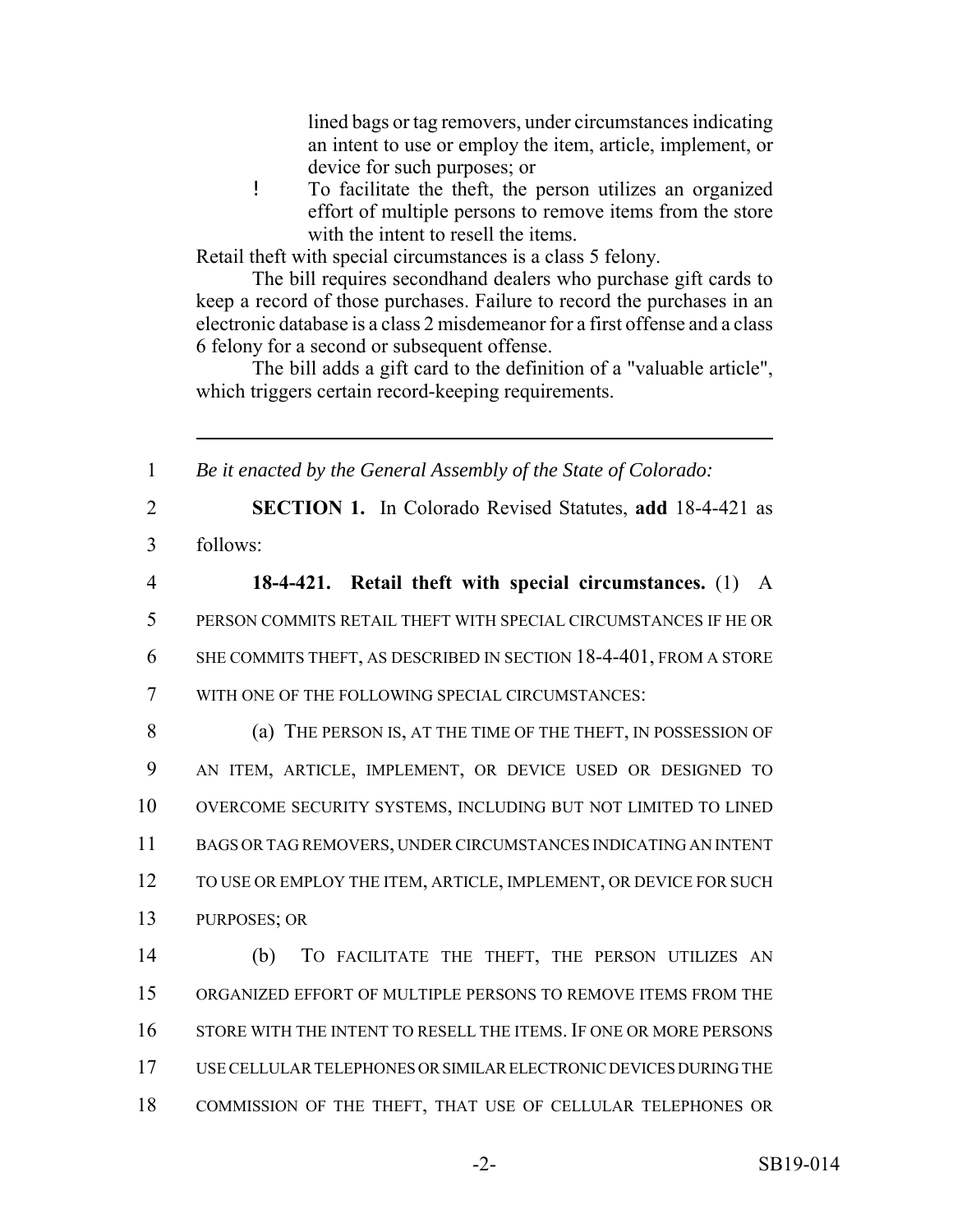SIMILAR ELECTRONIC DEVICES CONSTITUTES EVIDENCE OF AN ORGANIZED EFFORT OF PERSONS TO COMMIT THE THEFT.

 (2) RETAIL THEFT WITH SPECIAL CIRCUMSTANCES IS A CLASS 5 FELONY.

 **SECTION 2.** In Colorado Revised Statutes, **amend** 18-13-117 as follows:

 **18-13-117. Record of sales.** (1) (a) Every secondhand dealer or any person who is a dealer of new goods who is a retailer and sells such goods at a flea market or similar facility or any nonpermanent location shall keep and preserve suitable records of sales made by him OR HER and such other books or accounts as may be necessary to determine the amount of tax for the collection of which he OR SHE is liable under part 13 1 of article 26 of title 39. C.R.S. It is the duty of every such person to keep and preserve for a period of three years all invoices of goods and merchandise purchased for resale, INCLUDING A STORE CREDIT, GIFT CARD, OR MERCHANDISE CARD, and all such books, invoices, and other records 17 shall be open for examination at any time by the executive director of the department of revenue, his OR HER duly authorized agent, or any peace officer.

 (b) EVERY SECONDHAND DEALER OR ANY PERSON WHO IS A DEALER OF NEW GOODS WHO IS A RETAILER AND SELLS SUCH GOODS AT A FLEA MARKET OR SIMILAR FACILITY OR ANY NONPERMANENT LOCATION SHALL RECORD THE PURCHASE OF A STORE CREDIT, GIFT CARD, OR MERCHANDISE CARD FOR RESALE IN A REGISTER, AS DESCRIBED IN SECTION 18-16-105, THAT IS ACCESSIBLE TO LAW ENFORCEMENT.

 (2) (a) Any person who violates any of the provisions of 27 subsection  $(1)$  SUBSECTION  $(1)(a)$  of this section commits a class 3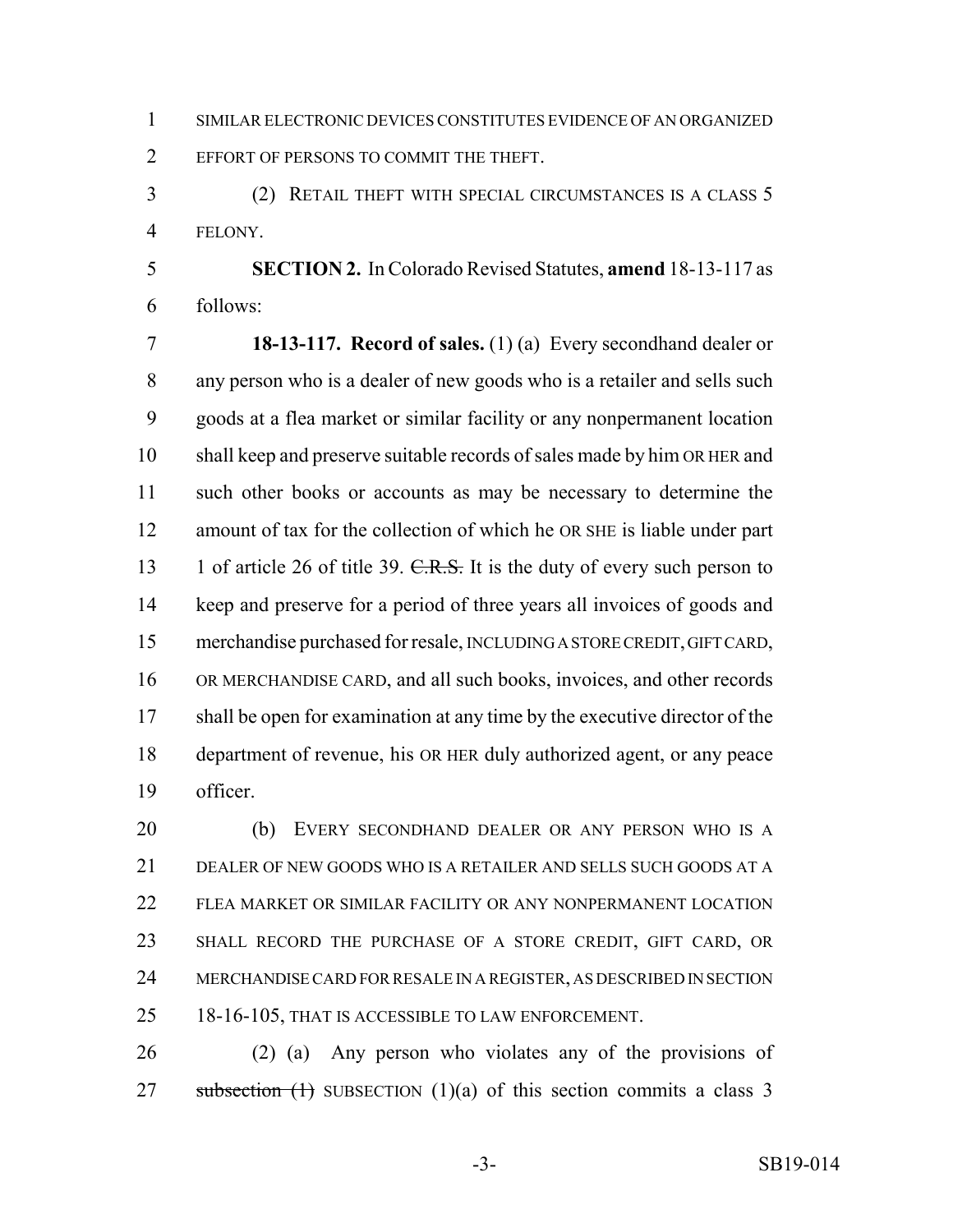misdemeanor.

| $\overline{2}$ | (b) ANY PERSON WHO VIOLATES THE PROVISIONS OF SUBSECTION                    |
|----------------|-----------------------------------------------------------------------------|
| 3              | $(1)(b)$ OF THIS SECTION COMMITS A CLASS 2 MISDEMEANOR; EXCEPT THAT         |
| $\overline{4}$ | A SECOND OR SUBSEQUENT VIOLATION IS A CLASS 6 FELONY.                       |
| 5              | <b>SECTION 3.</b> In Colorado Revised Statutes, 18-16-102, amend            |
| 6              | the introductory portion; and <b>add</b> $(7)(c)$ as follows:               |
| $\overline{7}$ | 18-16-102. Definitions. As used in this article ARTICLE 16, unless          |
| 8              | the context otherwise requires:                                             |
| 9              | (7) (c) "VALUABLE ARTICLE" ALSO INCLUDES A STORE CREDIT,                    |
| 10             | GIFT CARD, OR MERCHANDISE CARD OF ANY VALUE NOT ISSUED BY THE               |
| 11             | PERSON.                                                                     |
| 12             | <b>SECTION 4.</b> In Colorado Revised Statutes, 29-11.9-103, amend          |
| 13             | $(1), (2), (3),$ and $(4)$ as follows:                                      |
| 14             | 29-11.9-103. Required acts of pawnbrokers. (1) A pawnbroker                 |
| 15             | shall keep a numerical register or other tangible or electronic record in   |
| 16             | which the pawnbroker shall record the following information IN A            |
| 17             | REGISTER, AS DESCRIBED IN SECTION 18-16-105: The name, address, and         |
| 18             | date of birth of the customer and the driver's license number or other      |
| 19             | identification number from any other form of identification that is         |
| 20             | allowed for the sale of valuable articles pursuant to section 18-16-103 or  |
| 21             | for the sale of secondhand property pursuant to section 18-13-114; the      |
| 22             | date, time, and place of the contract for purchase or purchase transaction; |
| 23             | and an accurate and detailed account and description of each item of        |
| 24             | tangible personal property, including but not limited to any trademark,     |
| 25             | identification number, serial number, model number, brand name, or other    |
| 26             | identifying marks on such property; AND, FOR A STORE CREDIT, GIFT CARD,     |
|                |                                                                             |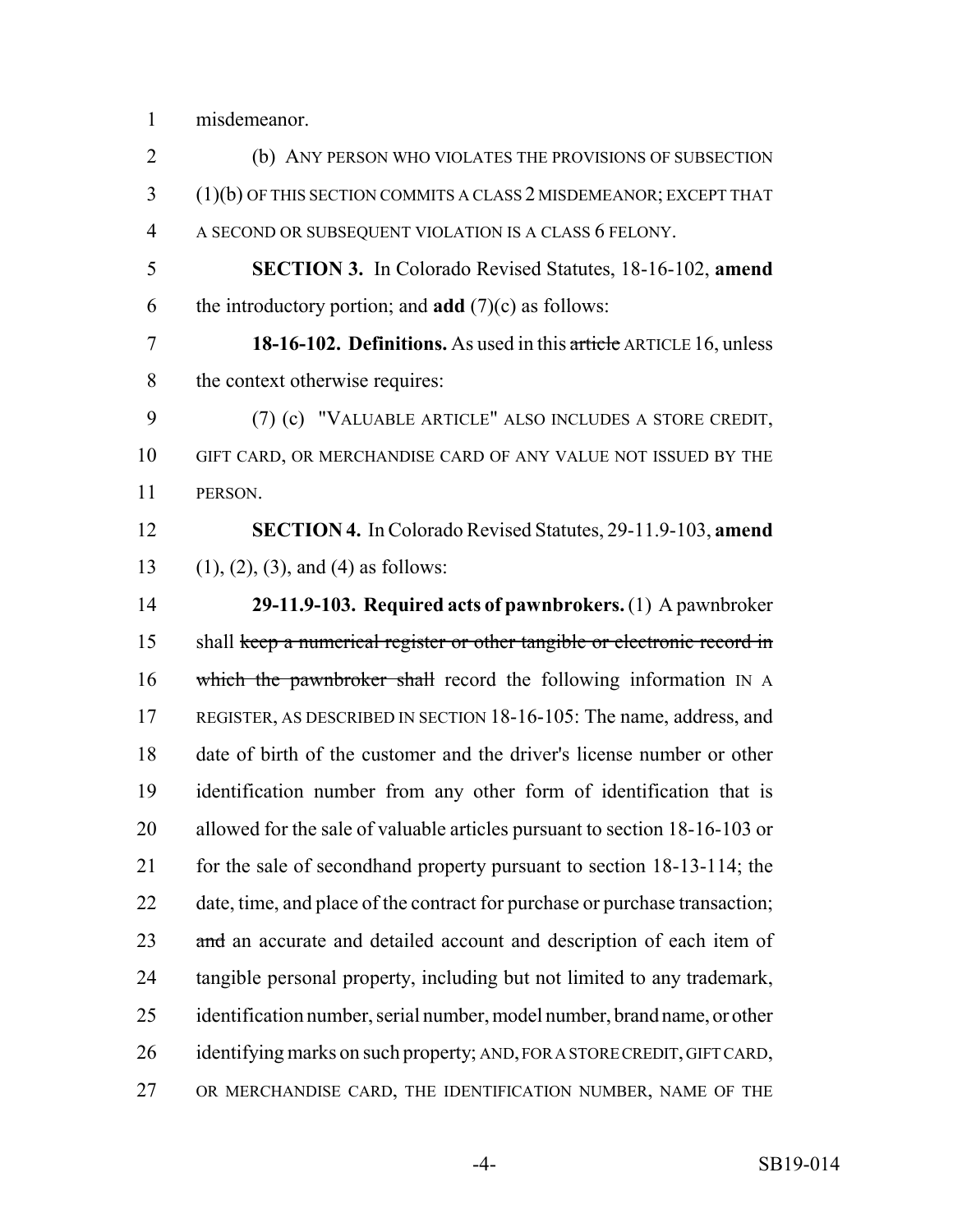RETAILER, AND THE VALUE OF CREDIT OR CARD. The pawnbroker shall also obtain a written declaration of the customer's ownership, which shall state that the tangible personal property is totally owned by the customer, or shall have attached to the declaration a power of sale from the partial owner to the customer, how long the customer has owned the property, whether the customer or someone else found the property, and, if the property was found, the details of the finding.

 (2) The customer shall sign the register or other tangible or electronic record and the declaration of ownership and shall receive a copy of the contract for purchase or a receipt of the purchase transaction.

11 (3) The register or other tangible or electronic record, as well as a copy of the contract for purchase or a receipt of the purchase transaction, shall be made available ACCESSIBLE to any local law enforcement agency for inspection at any reasonable time.

 (4) The pawnbroker shall keep each register or other tangible or electronic record for at least three years after the date of the last transaction entered in the register.

 **SECTION 5. Potential appropriation.** Pursuant to section 2-2-703, C.R.S., any bill that results in a net increase in periods of imprisonment in state correctional facilities must include an appropriation of money that is sufficient to cover any increased capital construction, any operational costs, and increased parole costs that are the result of the bill for the department of corrections in each of the first five years following the effective date of the bill. Because this act may increase periods of imprisonment, this act may require a five-year appropriation.

 **SECTION 6. Act subject to petition - effective date - applicability.** (1) This act takes effect at 12:01 a.m. on the day following